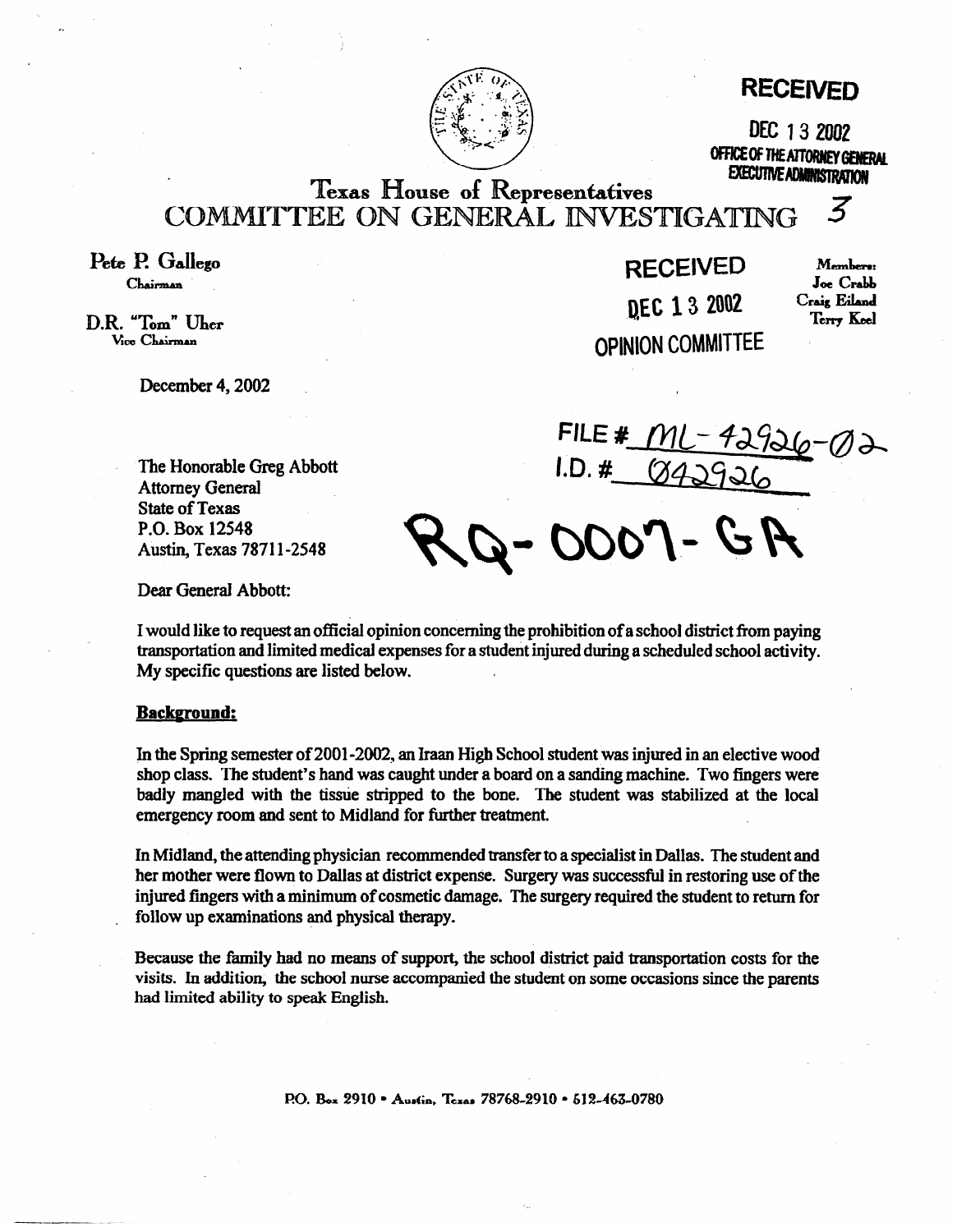# Letter to Attorney General Greg Abbott December 2,2002 Page 2

While the Iraan-Sheffield Independent School District was under no legal obligation to pay these costs, school trustees felt a moral obligation to assist a student in their jurisdiction and under their care. It is also important to note that the district provides an accident insurance policy for all students. Thus, the district has not been billed for any medicai expenses related to this incident.

In August, the Trustees voted  $(3-2)$  to discontinue paying further expenses related to transportation costs for the student. The majority of the trustees expressed legitimate concern about the legality of providing transportation and expenses to students for injuries stirred at school or school related activities. Further, the student handbook carries a disclaimer regarding the district's responsibility for future student accidents.

### **Questions:**

Does state law prohibit an independent school district **from** voluntarily paying for medical expenses and travel costs related to an injury suffered by a student while the student is in school or involved in a school activity?

Does any such prohibition extend to a coach or trainer transporting a student to and from surgery, follow-up visits, and physical therapy related to an injury in an athletic activity?

Does any such prohibition extend to the provision of various related services provided by the school district through campus clinics, school nurses, and/or athletic trainers?

Do any of the acts described above constitute a "gift" of taxpayer funds prohibited by law?

#### **Argument:**

Under the Civil Practice and Remedies Code, an independent school district is exempt from liability related to student injury (except for those related to corporal punishment and motor vehicles). However, independent school districts routinely expend taxpayer funds in areas not required by law and in absence of any liability. Funding of extracurricular and co-curricular activities with taxpayer money might be termed a "gift" in the strict interpretation since the District is only obligated to ensure a "free and public education" for children in the district.

School districts routinely furnish transportation for athletes injured in extracurricular activity to and from medical attention and physical therapy. Many districts employ athletic trainers to furnish additional "treatment"in absence of legal requirement. However, any expenditure oftaxpayer funds beyond any minimum legal requirement should not in and of itself constitute a gift of public funds.

The premise that furnishing transportation to and from medical treatment for an indigent student is a "gifk" while expending thousands of **dollars** to feed and lodge children on extracurricular and co-